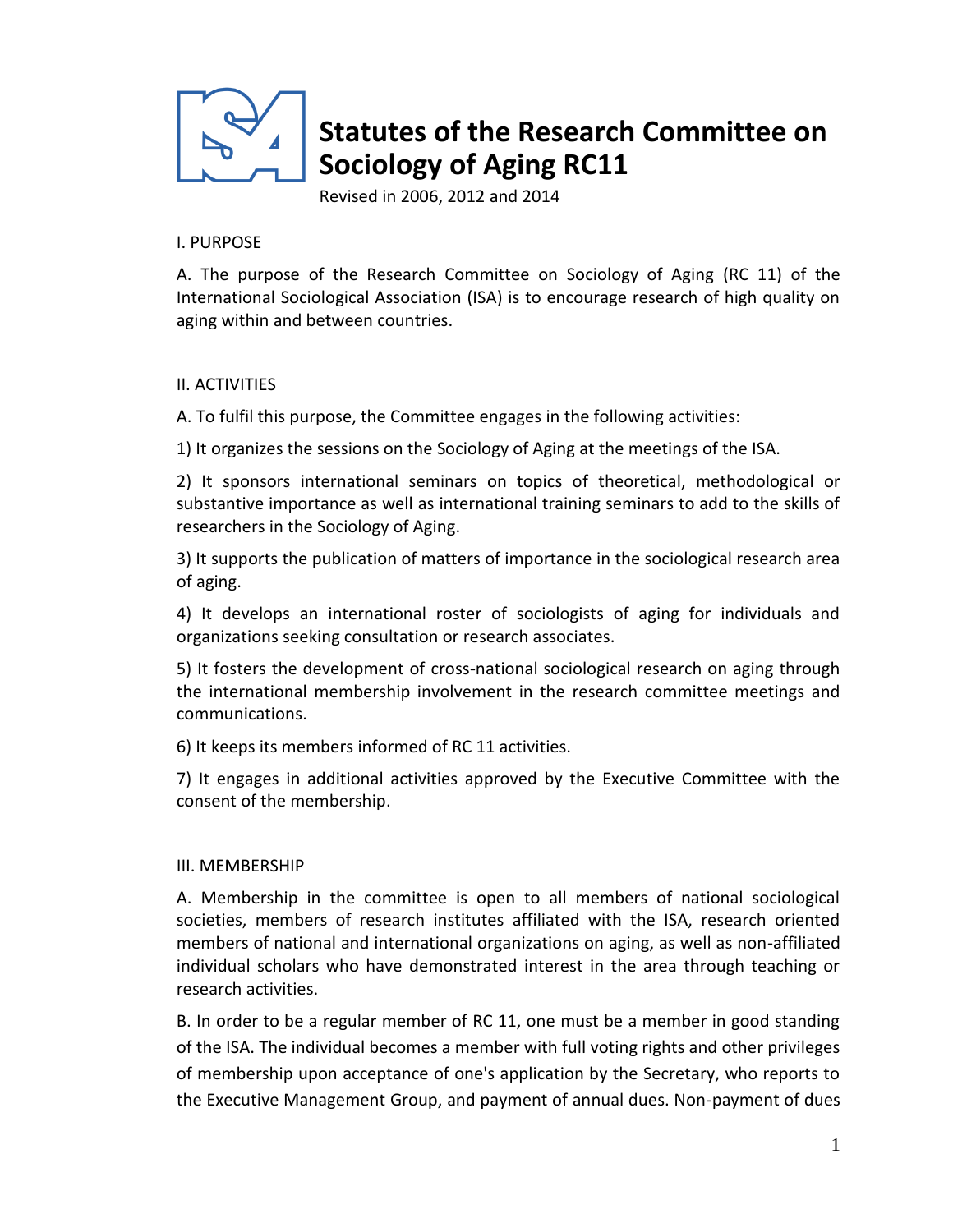will lead to loss of membership six months after the final period paid for.

C. RC 11 does not accept Affiliated Members.

D. Dues are paid through the ISA Secretariat, with dues then sent to the Research Committee Treasurer. Dues shall be paid for a four-year period. The fee for the different types of membership is fixed by the Executive Management Group. The membership fees shall be specified in an Addendum to the Statutes (see below).

# IV. BOARD and OFFICERS

A. The Board shall comprise a President, two Vice-Presidents, a Secretary, a Treasurer, a Newsletter Editor and up to twelve (12) officers-at-large.

B. The Executive Committee will be elected from and by the voting membership.

C. In the case of a vacancy in the office of the President, Vice Presidents, Secretary, Treasurer or Communications Officer, the Executive Committee shall elect an interim officer until the end of the uncompleted term, should it be necessary to fill the office. Temporary vacancies in the Board between consecutive ISA World Congresses may be filled by appointment by the President, in accordance with ISA Statute 4.5.

D. The places of any Board member not in good standing with either the ISA or RC11 may be declared temporarily vacant by the President, at the President's discretion, and the vacancy filled according to paragraph (b).

E. The President, Vice-Presidents, Secretary, Treasurer, and Communications Officer shall comprise an Executive Management Group (EMG).

# V. ELECTIONS

A. Election of officers will be held by ballot once every four years in the year of the ISA meeting.

B. Eligibility for election and for voting will be limited to those on the Secretary's list of regular members with paid membership in both RC 11 and in the ISA. Each member of the Board must at all times during their terms of office remain both a member in good standing of the ISA in accordance with the ISA Statutes, and a member in good standing of RC11.

C. A majority of those voting will constitute election for President, Vice Presidents, Secretary, Treasurer and Communications Officer. Election for the officers-at-large shall be by a plurality of votes cast.

D. Run-off elections will be held if necessary.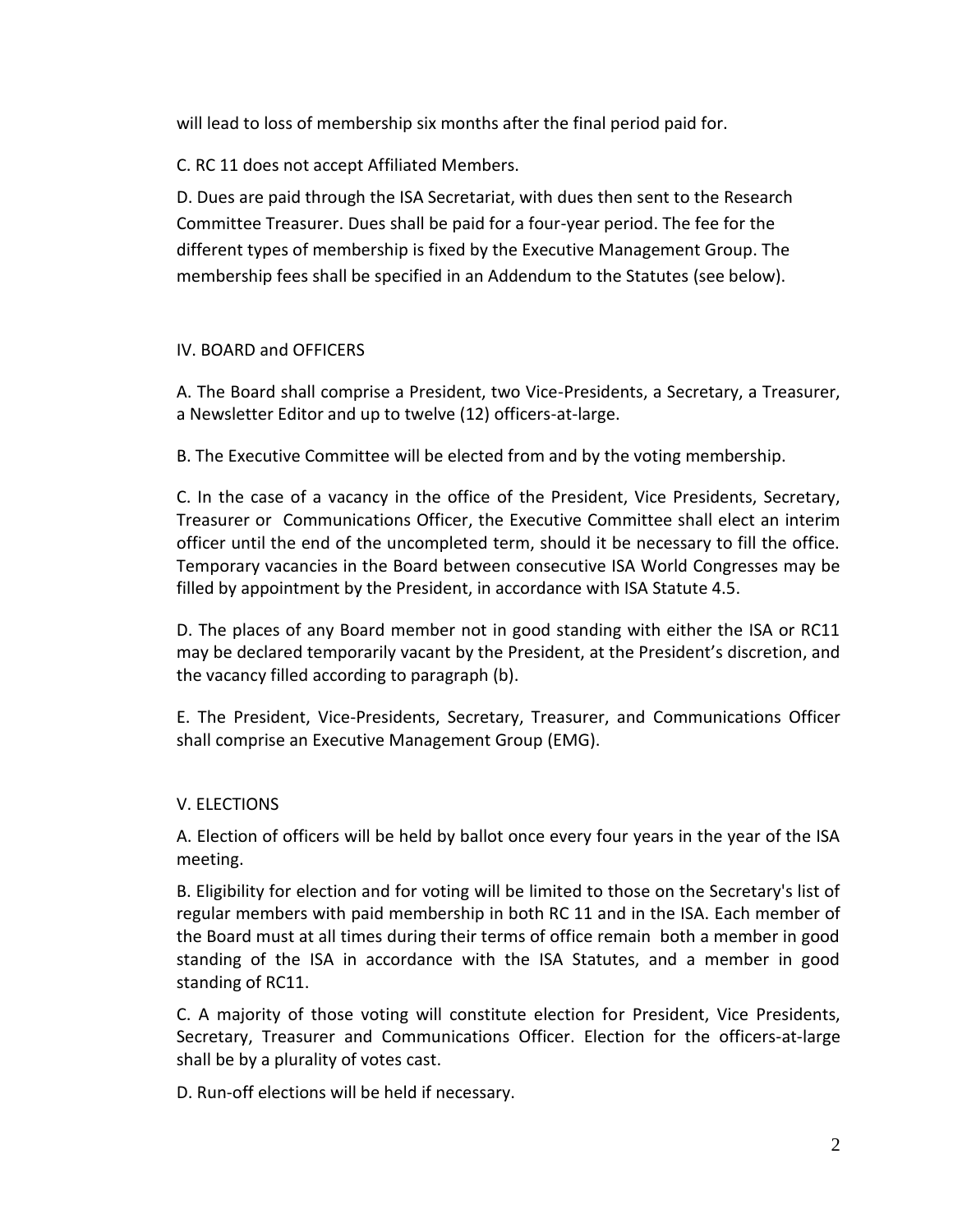E. Term of office for the President will be for four years. The term of office in the Executive Committee will be four years with re-election for any position limited to one term.

F. Nominations will be overseen by a Nominating Committee, consisting of the outgoing President and two RC11 members who are not candidates for office.

G. Nomination will be made:

1) By the membership, following an announced Call for Nominations, through an emailed nomination to the Chair of the Nominations Committee. A single Nominator is required.

2) By the membership at the business meeting, with a Nominator and Seconder.

3) If no nominations are received, the Nominating Committee will propose candidates.

4) All members nominated by email or at the business meeting and who accept nomination shall be presented as candidates for election. Candidates are listed alphabetically for each position on the Executive. A short biographical statement may accompany the election ballot for each candidate.

# VI. DUTIES OF OFFICERS

# A. The President

1) The President as chief executive of the RC 11 shall preside at the meetings of the RC 11 and its Executive.

2) The President will be responsible for seeing that the sessions of the RC 11 at the ISA meetings are organized.

3) The President will initiate and carry out policies in conformity to the RC 11's purpose as specified by the Executive and the membership.

4) The President will serve as the committee representative to the Research Council of ISA.

# B. The Secretary

1) The Secretary is responsible for communicating RC 11 activities and plans to the members no less often than once a year. These include the time and place as well as the organizers of seminars and workshops and ISA sessions sponsored by the RC 11.

2) The Secretary shall report at least annually to the Secretary-General of the ISA, current and planned activities of the RC 11 and other matters of common concern.

3) The Secretary shall prepare a membership list to be used for nominating and electing purposes as provided for in Article V, Sections B and F.

4) The Secretary shall announce to the membership the time and place of the general meeting.

## C. The Treasurer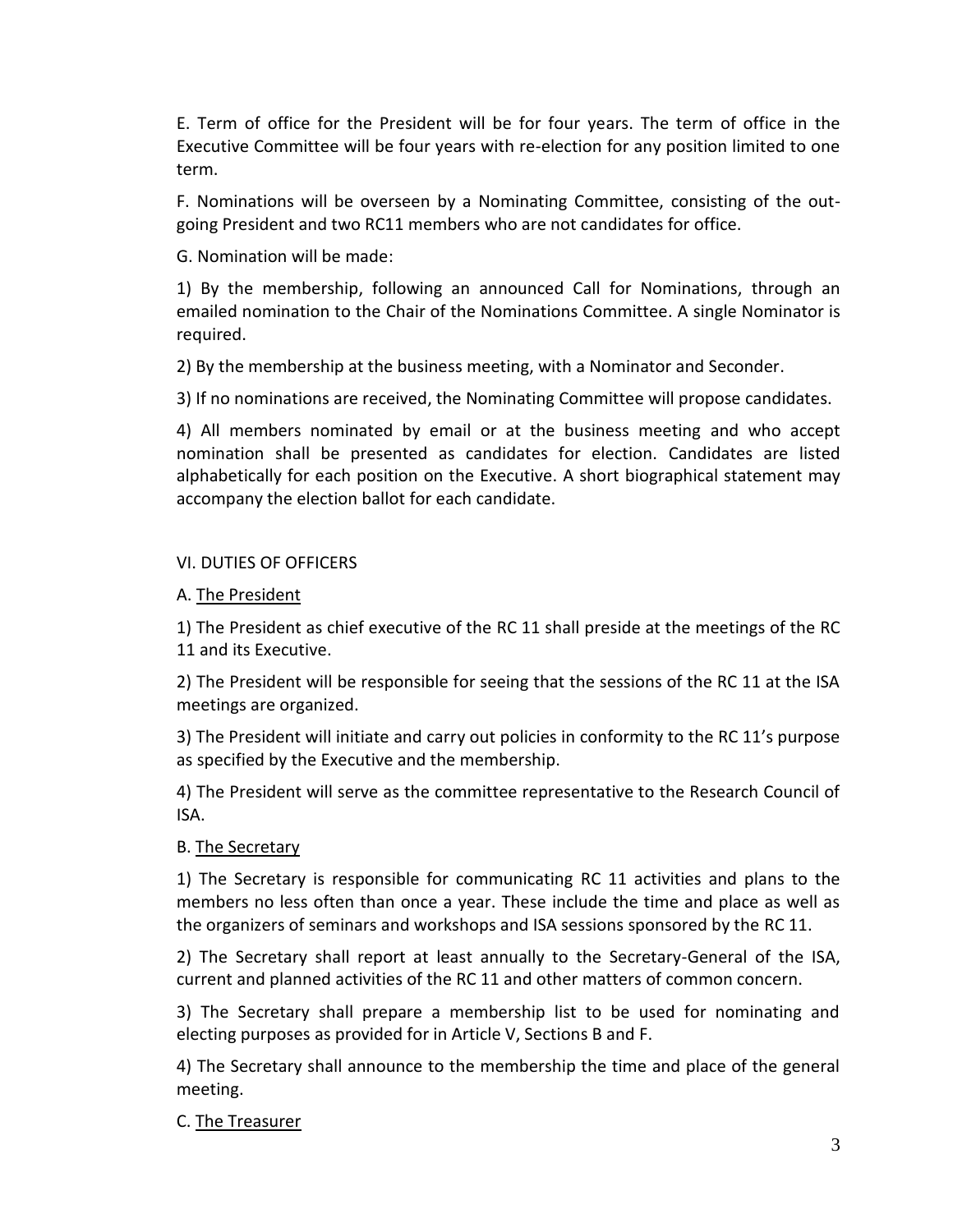1) The Treasurer is the financial officer of the RC 11, and is responsible for making disbursements under the overall supervision of the Executive.

2) The Treasurer submits an annual financial report to the Executive Committee for their approval. A statement of financial affairs will be given by the Treasurer every four years to the Board of RC 11 and to the Business Meeting Assembly. The Treasurer must be discharged of their financial responsibilities by the Business Meeting Assembly.

#### D. The Communications Officer

The Communications Officer is responsible for the production of at least two issues a year of the RC 11 Newsletter, or the equivalent in the form of a regularly updated website.

#### E. The Vice-Presidents

1) The Vice-Presidents will assist the President and Secretary in decisions concerning the organization and sponsorship of RC 11 seminars and workshops. During their term as VP, each incumbent is normally expected to serve as a Program Chair or Co-Chair for an inter-Congress meeting (either in conjunction with the ISA World Forums or independently).

2) The Vice Presidents will serve as alternates to the Research Council of ISA. Selection of alternate will be made by the President or, if the President is not available, by agreement between the two Vice-Presidents

3) The Vice-Presidents will work with the President to ensure that a sufficient number and range of nominations are received for the elections of officers of the Executive Committee and officers-at-large.

#### F. Officers-at-Large

1) Officers-at-Large will recruit members regionally to expand the international scope of membership.

2) With the approval of the Executive Management Group, Officers-at-Large will organize regional meetings to foster more international involvement at regional levels.

3) Officers-at-large are responsible for contributions to the RC 11 Newsletter on an annual basis.

4) Officers-at-large are responsible for promoting the activities of RC 11, outlined in Section II.

#### VII. EXECUTIVE MANAGEMENT GROUP OF THE RC 11

A. The officials listed in Article IV, Section E*,* constitute the Executive Management Group.

B. The Executive Management Group meets at least once every four years before the meeting of the RC 11 membership to set general policy for the RC 11.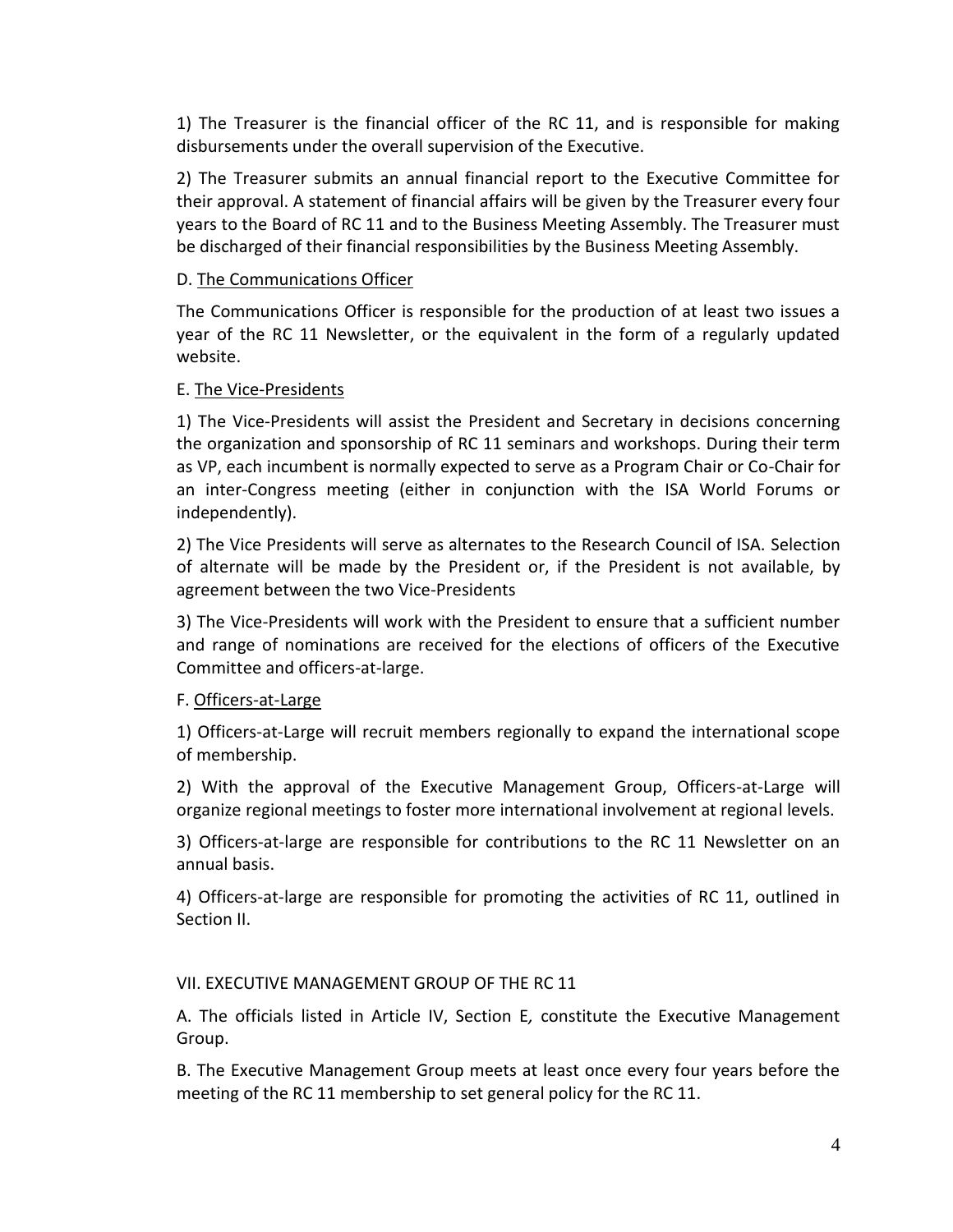C. Major new activities undertaken by the RC 11 must first be approved by the Executive Management Group.

#### VIII. SUB-COMMITTEES

### A. Program Sub-Committee

1) The Executive Management Group will constitute a sub-committee to consider offers from RC 11 members or representatives of other organizations to organize programs such as conferences, seminars, workshops and publications under RC 11 sponsorship or joint sponsorship.

2) The Executive Management Group will decide which offers to accept on the basis of the guidelines set forth in Article IX.

#### B. Other Sub-Committees

1) The President, with the consent of the Executive Management Group, may appoint such other sub-committees as is necessary to carry out the objectives of RC 11.

2) Terms of office of sub-committee Chair and members shall not be longer than the term of office of the President.

3) Changes in the Chairperson must have Executive Management Group approval.

## IX. RC 11 OCCASIONAL ACTIVITIES

A. At least one Inter-Congress meeting must be held between ISA world congresses.

B. The membership of the occasional training or topic-oriented program, such as seminars and workshops sponsored or cosponsored by the RC 11, should reflect its international composition.

C. Individuals who wish to organize a seminar or workshop may present their ideas to the Executive Management Group.

D. The Secretary will circulate to the membership the organizer's name(s), seminar subject(s), location and time.

E. Members wishing to participate may write to the organizers giving their competencies and interests.

F. Local RC 11 organizers will have the final decision as to the programme.

## X. RESEARCH ACTIVITIES

The RC 11 as an international organization cannot itself engage in research activities. It can, however, promote ideas for international research projects among individual members.